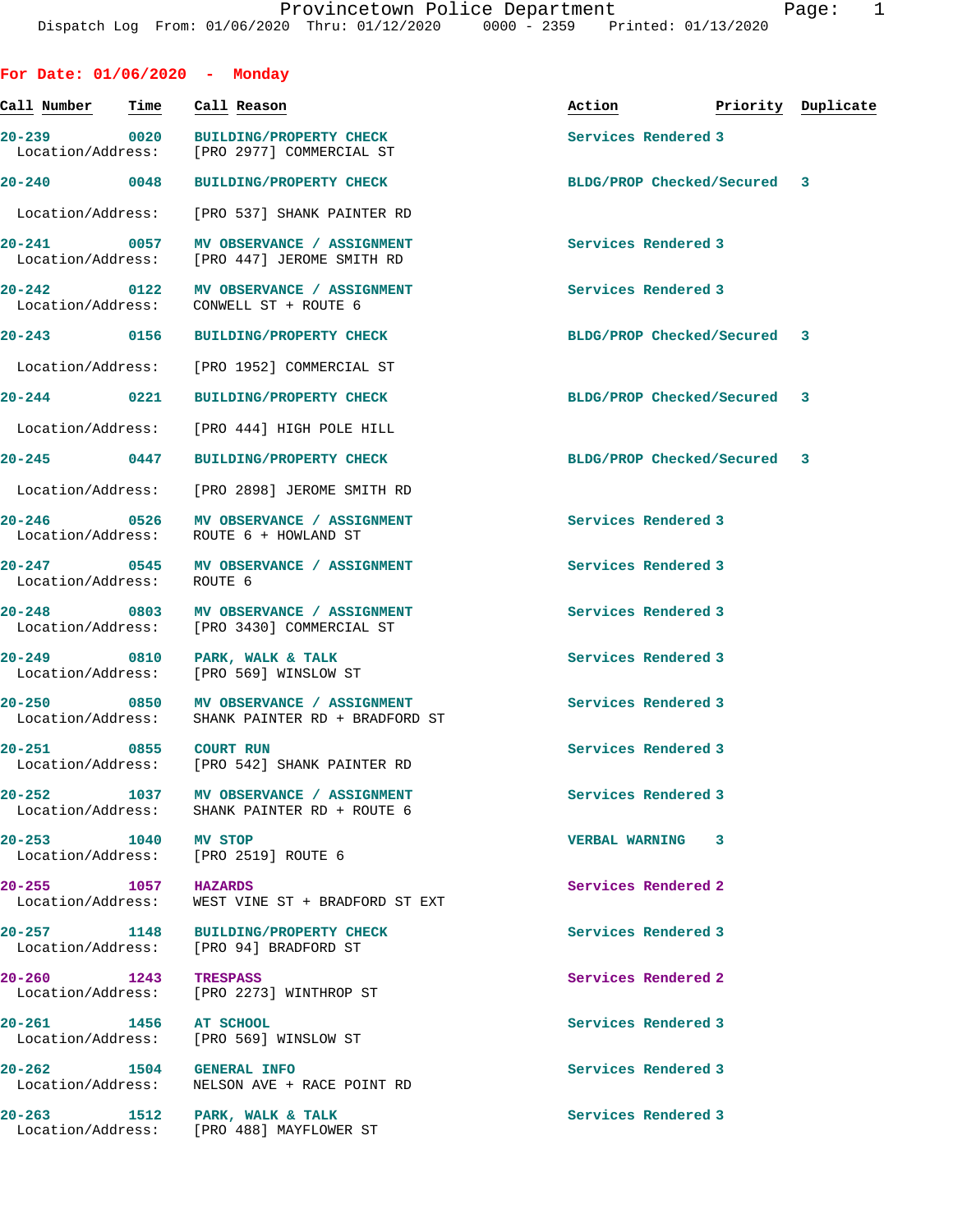|                                         | 20-264 1536 BUILDING/PROPERTY CHECK<br>Location/Address: [PRO 2500] COMMERCIAL ST  | Services Rendered 3         |   |
|-----------------------------------------|------------------------------------------------------------------------------------|-----------------------------|---|
|                                         | 20-266 1558 BUILDING/PROPERTY CHECK<br>Location/Address: [PRO 2499] RACE POINT RD  | Services Rendered 3         |   |
|                                         | 20-268 1738 ALARM - GENERAL<br>Location/Address: [PRO 4156] COMMERCIAL ST          | False Alarm 1               |   |
|                                         | 20-269 2011 BUILDING/PROPERTY CHECK<br>Location/Address: [PRO 2977] COMMERCIAL ST  | Services Rendered 3         |   |
|                                         | 20-270 2031 BUILDING/PROPERTY CHECK<br>Location/Address: [PRO 2481] TREMONT ST     | Services Rendered 3         |   |
|                                         | 20-271 2047 MV OBSERVANCE / ASSIGNMENT<br>Location/Address: [PRO 4136] BRADFORD ST | Services Rendered 3         |   |
|                                         | 20-272 2329 MV OBSERVANCE / ASSIGNMENT<br>Location/Address: ROUTE 6 + SNAIL RD     | <b>Services Rendered 3</b>  |   |
| For Date: $01/07/2020 - Tuesday$        |                                                                                    |                             |   |
|                                         | 20-274 0010 BUILDING/PROPERTY CHECK                                                | BLDG/PROP Checked/Secured 3 |   |
|                                         | Location/Address: [PRO 444] HIGH POLE HILL                                         |                             |   |
|                                         | 20-273 0014 BUILDING/PROPERTY CHECK                                                | BLDG/PROP Checked/Secured 3 |   |
|                                         | Location/Address: [PRO 530] SHANK PAINTER RD                                       |                             |   |
|                                         | 20-275 0020 BUILDING/PROPERTY CHECK<br>Location/Address: [PRO 2494] BRADFORD ST    | Services Rendered 3         |   |
|                                         | 20-277 0047 MEDICAL EMERGENCY                                                      | Transported to Hospital 1   |   |
|                                         | Location/Address: [PRO 542] SHANK PAINTER RD<br>Refer To $P/C$ : $20-2-AR$         |                             |   |
|                                         | 20-278 0119 MV OBSERVANCE / ASSIGNMENT<br>Location/Address: [PRO 2577] BRADFORD ST | Services Rendered 3         |   |
| $20 - 279$                              | 0145 MV OBSERVANCE / ASSIGNMENT<br>Location/Address: BRADFORD ST + JOHNSON ST      | Services Rendered 3         |   |
| $20 - 280$                              | 0243 BUILDING/PROPERTY CHECK                                                       | BLDG/PROP Checked/Secured   | 3 |
|                                         | Location/Address: [PRO 537] SHANK PAINTER RD                                       |                             |   |
|                                         | 20-281 0251 BUILDING/PROPERTY CHECK                                                | BLDG/PROP Checked/Secured   | 3 |
|                                         | Location/Address: [PRO 440] HARRY KEMP WAY                                         |                             |   |
| $20 - 283$<br>Location/Address: ROUTE 6 | 0444 MV DISABLED                                                                   | Services Rendered 2         |   |
|                                         | 20-284 0505 MV OBSERVANCE / ASSIGNMENT<br>Location/Address: [PRO 3440] ROUTE 6     | Services Rendered 3         |   |
|                                         | 20-285 0518 BUILDING/PROPERTY CHECK                                                | BLDG/PROP Checked/Secured 3 |   |
|                                         | Location/Address: [PRO 526] RYDER ST EXT                                           |                             |   |
|                                         | 20-287 0539 BY-LAW VIOLATION<br>Location/Address: [PRO 526] RYDER ST EXT           | SPOKEN TO<br>2              |   |
|                                         | 20-286 0540 MV OBSERVANCE / ASSIGNMENT<br>Location/Address: [PRO 4136] BRADFORD ST | Services Rendered 3         |   |
|                                         |                                                                                    |                             |   |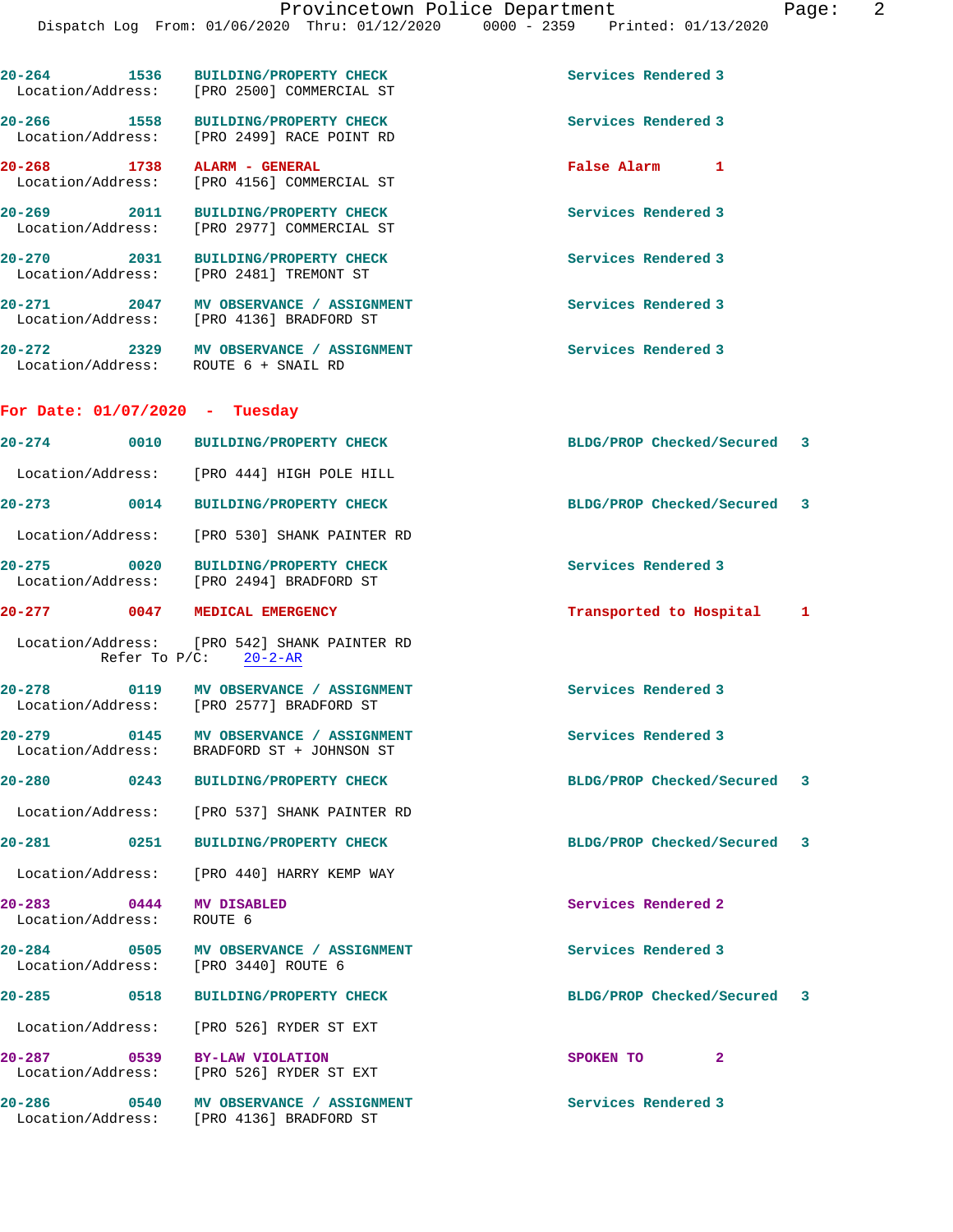| 20-288 0558<br>Location/Address: | PARK, WALK & TALK<br>ROUTE 6 + CONWELL ST                                         | Services Rendered 3      |              |
|----------------------------------|-----------------------------------------------------------------------------------|--------------------------|--------------|
|                                  | 20-289 0741 BUILDING/PROPERTY CHECK<br>Location/Address: [PRO 571] ALDEN ST       | Services Rendered 3      |              |
|                                  | 20-290 0810 SERVICE CALL - POLICE<br>Location/Address: [PRO 569] WINSLOW ST       | Services Rendered 3      |              |
| $20 - 291$<br>Location/Address:  | 0852 MV OBSERVANCE / ASSIGNMENT<br>ROUTE 6 + SHANK PAINTER RD                     | Services Rendered 3      |              |
| 20-292 0943 911 - GENERAL        | Location/Address: [PRO 1210] PEARL ST                                             | SPOKEN TO 1              |              |
| Location/Address:                | 20-293 1009 MV OBSERVANCE / ASSIGNMENT<br>ROUTE 6 + SNAIL RD                      | Services Rendered 3      |              |
|                                  | 20-295 1158 SERVICE CALL - POLICE<br>Location/Address: [PRO 488] MAYFLOWER ST     | Services Rendered 3      |              |
|                                  | 20-296 1219 MV OBSERVANCE / ASSIGNMENT<br>Location/Address: [PRO 4048] ROUTE 6    | Services Rendered 3      |              |
|                                  | 20-297 1229 PARK, WALK & TALK<br>Location/Address: [PRO 105] COMMERCIAL ST        | Services Rendered 3      |              |
| 20-298 1247 ASSIST CITIZEN       | Location/Address: [PRO 542] SHANK PAINTER RD<br>Refer To Arrest: 18-248-AR        | SPOKEN TO<br>3           |              |
|                                  | 20-299 1307 BUILDING/PROPERTY CHECK<br>Location/Address: [PRO 2483] COMMERCIAL ST | Services Rendered 3      |              |
| 20-300 1351 ASSIST CITIZEN       | Location/Address: [PRO 2227] BRADFORD ST                                          | SPOKEN TO 3              |              |
| 1558 FOLLOW UP<br>$20 - 301$     | Location/Address: [PRO 3296] SHANK PAINTER RD                                     | Services Rendered 2      |              |
| $20 - 302$                       | 1603 MEDICAL EMERGENCY                                                            | Transported to Hospital  | 1            |
|                                  | Location/Address: [PRO 440] HARRY KEMP WAY                                        |                          |              |
| $20 - 303$                       | 1628 MEDICAL EMERGENCY                                                            | Transported to Hospital  | -1           |
|                                  | Location/Address: [PRO 3222] ALDEN ST                                             |                          |              |
|                                  | 20-305 1658 BUILDING/PROPERTY CHECK<br>Location/Address: [PRO 3712] RYDER ST EXT  | Services Rendered 3      |              |
| 20-306 1751 MV STOP              | Location/Address: [PRO 2479] ROUTE 6                                              | <b>VERBAL WARNING 3</b>  |              |
| 20-307 1752 MV STOP              | Location/Address: [PRO 3313] STANDISH ST                                          | VERBAL WARNING 3         |              |
| 20-308 2010                      | <b>SERVE WARRANT</b><br>Location/Address: [PRO 376] COMMERCIAL ST                 | Could Not Locate 3       |              |
|                                  | 20-310 2051 SERVICE CALL - POLICE<br>Location/Address: [PRO 376] COMMERCIAL ST    | SPOKEN TO 3              |              |
|                                  | 20-309 2057 BUILDING/PROPERTY CHECK<br>Location/Address: [PRO 2481] TREMONT ST    | Services Rendered 3      |              |
| $20 - 311$<br>2309 HAZARDS       |                                                                                   | Referred to Other Agency | $\mathbf{2}$ |
|                                  | Location/Address: [PRO 542] SHANK PAINTER RD                                      |                          |              |
|                                  |                                                                                   |                          |              |

**20-312 2334 BUILDING/PROPERTY CHECK Services Rendered 3**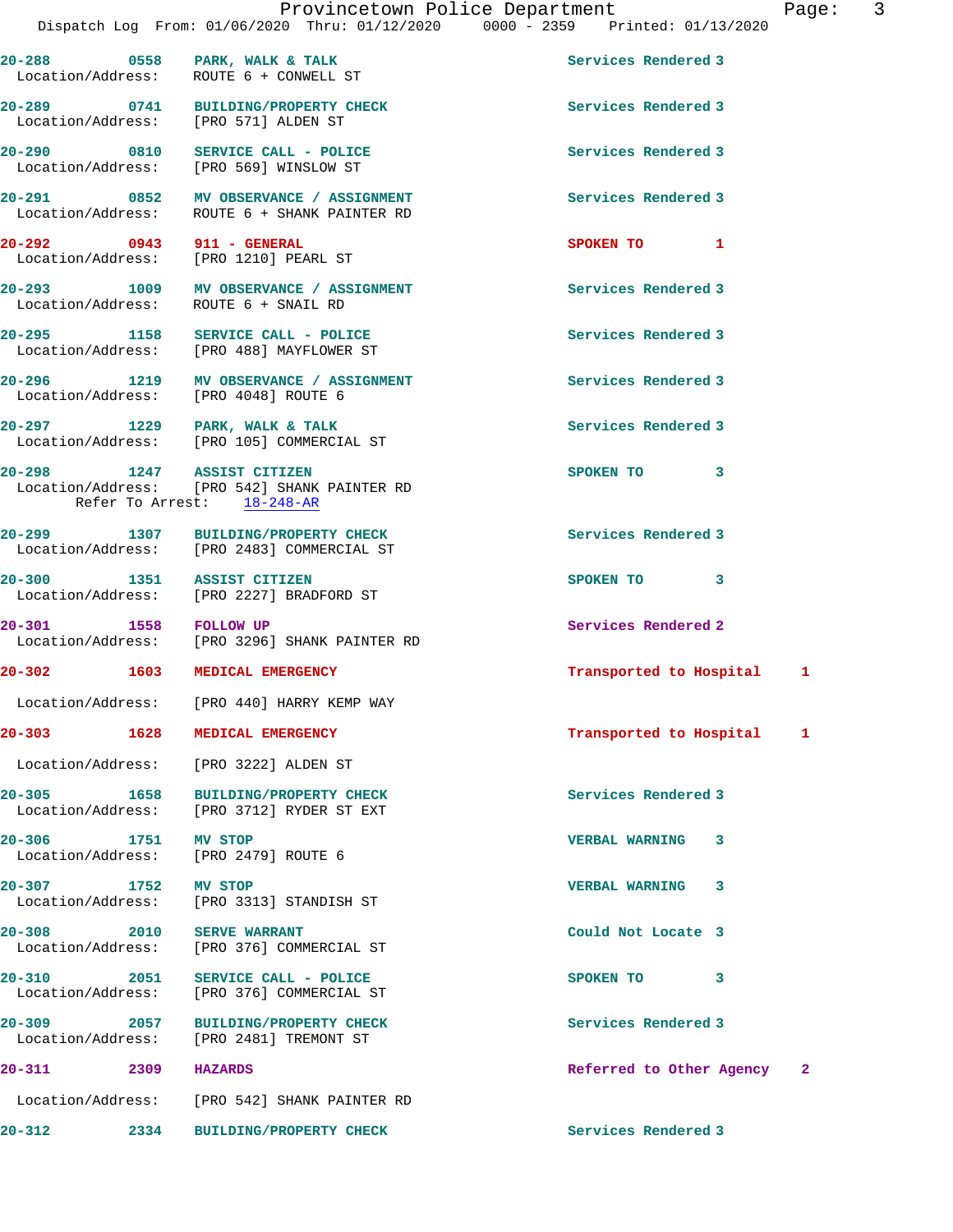Location/Address: [PRO 2977] COMMERCIAL ST

## **For Date: 01/08/2020 - Wednesday**

| ror Date: 01/08/2020 - wednesday                                                                                                  |                                                                                        |                                |  |
|-----------------------------------------------------------------------------------------------------------------------------------|----------------------------------------------------------------------------------------|--------------------------------|--|
| 20-313                                                                                                                            | 0038 BUILDING/PROPERTY CHECK<br>Location/Address: [PRO 2483] COMMERCIAL ST             | Services Rendered 3            |  |
| $20 - 314$ 0040                                                                                                                   | <b>BUILDING/PROPERTY CHECK</b>                                                         | BLDG/PROP Checked/Secured 3    |  |
| Location/Address: [PRO 413] CONWELL ST                                                                                            |                                                                                        |                                |  |
|                                                                                                                                   | 20-315 0046 MV OBSERVANCE / ASSIGNMENT<br>Location/Address: [PRO 530] SHANK PAINTER RD | Services Rendered 3            |  |
| 20-316 0055<br>Location/Address: [PRO 37] BRADFORD ST                                                                             | MV OBSERVANCE / ASSIGNMENT                                                             | Services Rendered 3            |  |
|                                                                                                                                   | 20-317 0140 BUILDING/PROPERTY CHECK<br>Location/Address: [PRO 3259] MACMILLAN WHARF    | Services Rendered 3            |  |
| 20-318 0150                                                                                                                       | <b>BUILDING/PROPERTY CHECK</b>                                                         | BLDG/PROP Checked/Secured 3    |  |
|                                                                                                                                   | Location/Address: [PRO 182] COMMERCIAL ST                                              |                                |  |
|                                                                                                                                   | <b>BUILDING/PROPERTY CHECK</b>                                                         | BLDG/PROP Checked/Secured 3    |  |
|                                                                                                                                   | Location/Address: [PRO 516] RACE POINT RD                                              |                                |  |
| 20-320 0225                                                                                                                       | <b>BUILDING/PROPERTY CHECK</b>                                                         | BLDG/PROP Checked/Secured 3    |  |
|                                                                                                                                   | Location/Address: [PRO 537] SHANK PAINTER RD                                           |                                |  |
| 0313<br>20-321                                                                                                                    | SUSPICIOUS ACTIVITY<br>Location/Address: [PRO 823] COMMERCIAL ST                       | Unfounded 2                    |  |
|                                                                                                                                   | 20-322 0332 PARK, WALK & TALK<br>Location/Address: [PRO 2194] COMMERCIAL ST            | Services Rendered 3            |  |
| 20-323                                                                                                                            | 0538 MV OBSERVANCE / ASSIGNMENT<br>Location/Address: [PRO 3004] BRADFORD ST            | Services Rendered 3            |  |
| 20-324 0538                                                                                                                       | MV STOP                                                                                | Citation / Warning Issued 3    |  |
|                                                                                                                                   | Location/Address: BRADFORD ST + CENTER ST                                              |                                |  |
|                                                                                                                                   | 20-325 0548 MV OBSERVANCE / ASSIGNMENT<br>Location/Address: COMMERCIAL ST + SNAIL RD   | Services Rendered 3            |  |
| 20-326<br>0807<br>Location/Address:                                                                                               | PARK, WALK & TALK<br>[PRO 488] MAYFLOWER ST                                            | Services Rendered 3            |  |
| 20-327<br>0811<br>Location/Address:                                                                                               | AT SCHOOL<br>[PRO 569] WINSLOW ST                                                      | Services Rendered 3            |  |
| 20-328<br>0828                                                                                                                    | <b>BUILDING/PROPERTY CHECK</b>                                                         | BLDG/PROP Checked/Secured<br>3 |  |
| Location/Address:                                                                                                                 | [PRO 3287] ROUTE 6                                                                     |                                |  |
| 20-329<br>0830<br>Location/Address:                                                                                               | PARK, WALK & TALK<br>[PRO 3296] SHANK PAINTER RD                                       | Services Rendered 3            |  |
| 20-330<br>0900<br>Location/Address:                                                                                               | <b>BUILDING/PROPERTY CHECK</b><br>OFF CONWELL ST                                       | Services Rendered 3            |  |
| 20-331 2001 12:00:00 12:00:00 12:00:00 12:00:00 12:00:00 12:00:00 12:00:00 12:00 12:00 12:00 12:00 1<br>0901<br>Location/Address: | <b>BUILDING/PROPERTY CHECK</b><br>HENSCHE LN                                           | Services Rendered 3            |  |

**20-333 0908 BUILDING/PROPERTY CHECK Services Rendered 3**  Location/Address: [PRO 2540] RACE POINT RD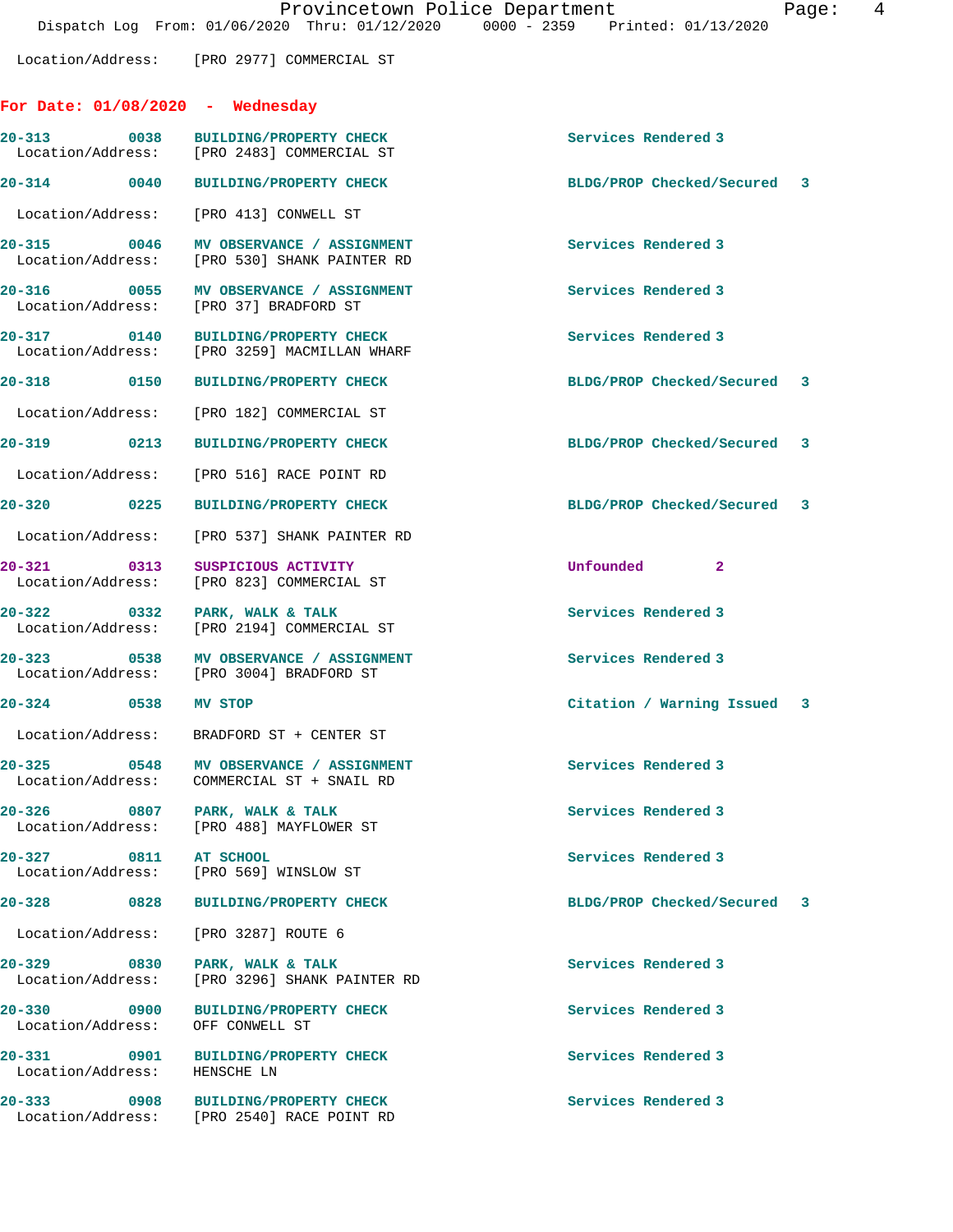| 20-335 0918 PARK, WALK & TALK<br>Location/Address: COMMERCIAL ST |                                                                                            | Services Rendered 3         |   |
|------------------------------------------------------------------|--------------------------------------------------------------------------------------------|-----------------------------|---|
| 20-336 0942 911 - GENERAL<br>Location/Address: [PRO 546] ROUTE 6 |                                                                                            | SPOKEN TO 1                 |   |
|                                                                  | 20-337 0951 BUILDING/PROPERTY CHECK                                                        | BLDG/PROP Checked/Secured 3 |   |
| Location/Address: [PRO 571] ALDEN ST                             |                                                                                            |                             |   |
|                                                                  | 20-338 0952 MEDICAL EMERGENCY<br>Location/Address: [PRO 1793] BRADFORD ST                  | <b>PATIENT REFUSAL 1</b>    |   |
|                                                                  | 20-339 1007 MV OBSERVANCE / ASSIGNMENT<br>Location/Address: SHANK PAINTER RD + BRADFORD ST | Services Rendered 3         |   |
|                                                                  | 20-341 1012 MV OBSERVANCE / ASSIGNMENT<br>Location/Address: [PRO 4136] BRADFORD ST         | Services Rendered 3         |   |
|                                                                  | 20-342 1015 MV STOP<br>Location/Address: [PRO 3554] ATLANTIC AVE                           | <b>VERBAL WARNING 3</b>     |   |
|                                                                  | 20-343 1039 MV COMPLAINT<br>Location/Address: BRADFORD ST + SHANK PAINTER RD               | Services Rendered 2         |   |
| 20-344 1042 MEDICAL EMERGENCY                                    | Location/Address: [PRO 1543] COMMERCIAL ST                                                 | PATIENT REFUSAL 1           |   |
| Location/Address: ROUTE 6 + SNAIL RD                             | 20-346 1226 MV OBSERVANCE / ASSIGNMENT                                                     | Services Rendered 3         |   |
| 20-347 1226 MV STOP                                              | Location/Address: ROUTE 6 + CONWELL ST                                                     | VERBAL WARNING 3            |   |
| 20-348 1249 B & E / BURGLARY                                     | Location/Address: [PRO 395] COMMERCIAL ST                                                  | SPOKEN TO 2                 |   |
| Location/Address: ROUTE 6 + SNAIL RD                             | 20-349 1359 MV OBSERVANCE / ASSIGNMENT                                                     | Services Rendered 3         |   |
| 20-350 1405 PARK, WALK & TALK                                    | Location/Address: [PRO 105] COMMERCIAL ST                                                  | Services Rendered 3         |   |
| 20-351 1413 MV STOP                                              |                                                                                            | No Action Required          | 3 |
| Location/Address:                                                | [PRO 521] ROUTE 6                                                                          |                             |   |
| 20-352<br>1433                                                   | <b>BUILDING/PROPERTY CHECK</b>                                                             | BLDG/PROP Checked/Secured 3 |   |
|                                                                  | Location/Address: [PRO 3317] CEMETERY RD                                                   |                             |   |
| 20-353<br>1433                                                   | <b>BUILDING/PROPERTY CHECK</b>                                                             | BLDG/PROP Checked/Secured   | 3 |
|                                                                  | Location/Address: [PRO 3318] CEMETERY RD                                                   |                             |   |
| 20-355 1515                                                      | MEDICAL EMERGENCY                                                                          | Transported to Hospital     | 1 |
| Location/Address:                                                | [PRO 440] HARRY KEMP WAY                                                                   |                             |   |
| 20-356<br>1520<br>Location/Address:                              | PARK, WALK & TALK<br>[PRO 105] COMMERCIAL ST                                               | Services Rendered 3         |   |
| $20 - 357$<br>1604<br>Location/Address:                          | PARK, WALK & TALK<br>[PRO 175] COMMERCIAL ST                                               | Services Rendered 3         |   |
| 20-358<br>Location/Address:                                      | 1612 BUILDING/PROPERTY CHECK<br>[PRO 4136] BRADFORD ST                                     | Services Rendered 3         |   |
| $20 - 359$<br>1628<br>Location/Address:                          | MV STOP<br>[PRO 413] CONWELL ST                                                            | VERBAL WARNING 3            |   |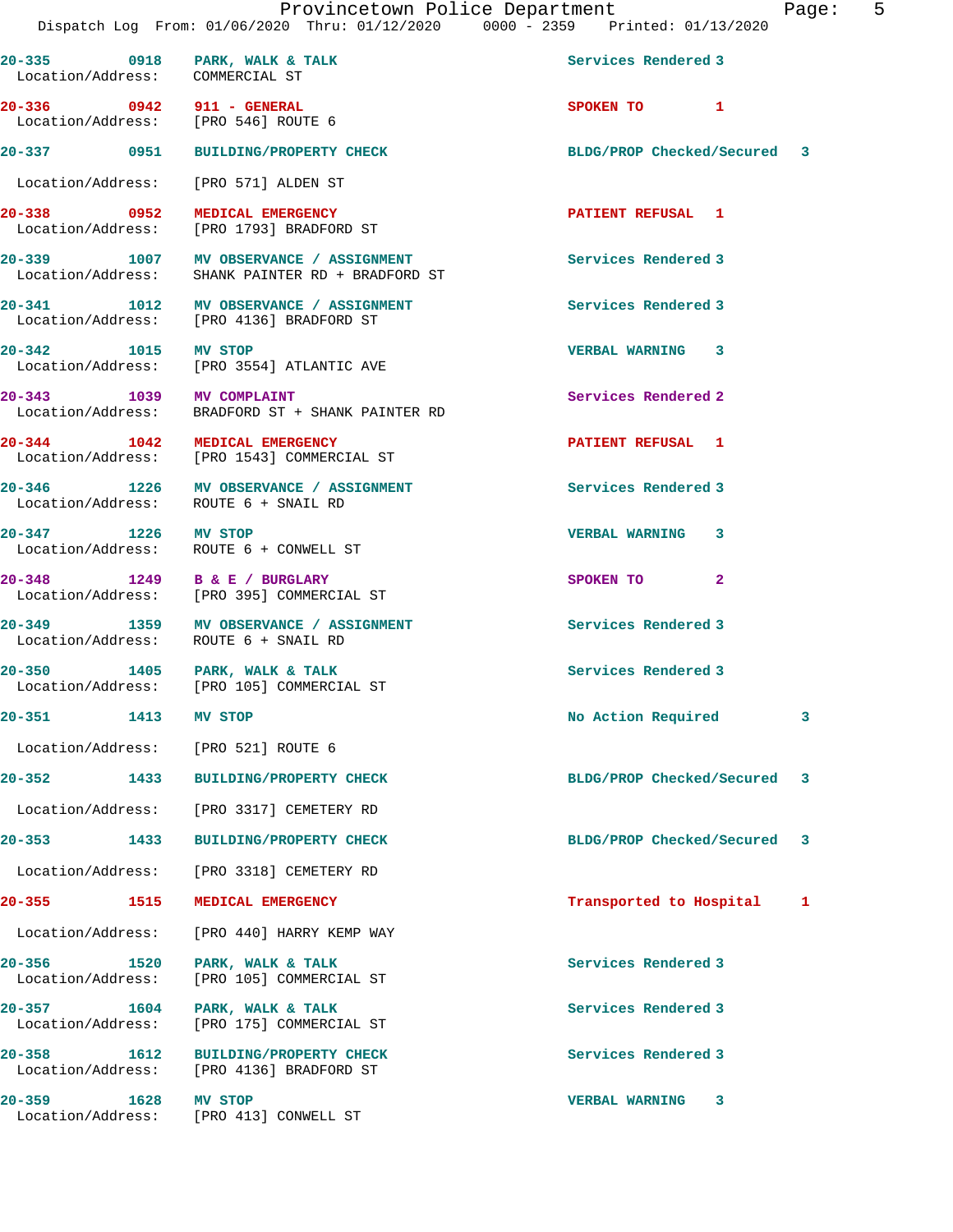| aa |  |  |
|----|--|--|
|    |  |  |

**20-360 1647 GENERAL INFO No Action Required 3** Location/Address: WINSLOW ST **20-362 1728 BUILDING/PROPERTY CHECK Services Rendered 3**  Location/Address: [PRO 3259] MACMILLAN WHARF **20-363 1743 MEDICAL EMERGENCY Transported to Hospital 1** Location/Address: [PRO 488] MAYFLOWER ST **20-365 1846 MEDICAL EMERGENCY PATIENT REFUSAL 1**  Location/Address: [PRO 1507] BRADFORD ST **20-366 1847 MEDICAL EMERGENCY PATIENT REFUSAL 1**  Location/Address: [PRO 1466] COMMERCIAL ST **20-367 1924 MEDICAL EMERGENCY PATIENT REFUSAL 1**  Location/Address: [PRO 3222] ALDEN ST **20-368 1951 MV OBSERVANCE / ASSIGNMENT Services Rendered 3**  Location/Address: BRADFORD ST **20-369 2119 BUILDING/PROPERTY CHECK Services Rendered 3**  Location/Address: [PRO 2494] BRADFORD ST **20-370 2142 BUILDING/PROPERTY CHECK Services Rendered 3**  Location/Address: STABLE PATH **20-373 2343 BUILDING/PROPERTY CHECK BLDG/PROP Checked/Secured 3** Location/Address: [PRO 537] SHANK PAINTER RD **20-374 2346 MV STOP Citation / Warning Issued 3** Location/Address: [PRO 3259] MACMILLAN WHARF **For Date: 01/09/2020 - Thursday 20-375 0048 MV OBSERVANCE / ASSIGNMENT Services Rendered 3**  Location/Address: RYDER ST + BRADFORD ST **20-376 0058 MV OBSERVANCE / ASSIGNMENT Services Rendered 3**  Location/Address: HOWLAND ST + BRADFORD ST **20-377 0121 MV STOP VERBAL WARNING 3**  Location/Address: [PRO 2023] BRADFORD ST **20-378 0140 BUILDING/PROPERTY CHECK Services Rendered 3**  Location/Address: [PRO 433] RYDER ST EXT **20-379 0158 BUILDING/PROPERTY CHECK BLDG/PROP Checked/Secured 3** Location/Address: [PRO 526] RYDER ST EXT **20-380 0219 BUILDING/PROPERTY CHECK Services Rendered 3**  Location/Address: [PRO 2977] COMMERCIAL ST **20-381 0258 BUILDING/PROPERTY CHECK BLDG/PROP Checked/Secured 3** Location/Address: [PRO 440] HARRY KEMP WAY **20-382 0324 BUILDING/PROPERTY CHECK Services Rendered 3**  Location/Address: [PRO 3259] MACMILLAN WHARF **20-383 0354 BUILDING/PROPERTY CHECK BLDG/PROP Checked/Secured 3** Location/Address: [PRO 512] PRINCE ST **20-385 0541 MV OBSERVANCE / ASSIGNMENT Services Rendered 3**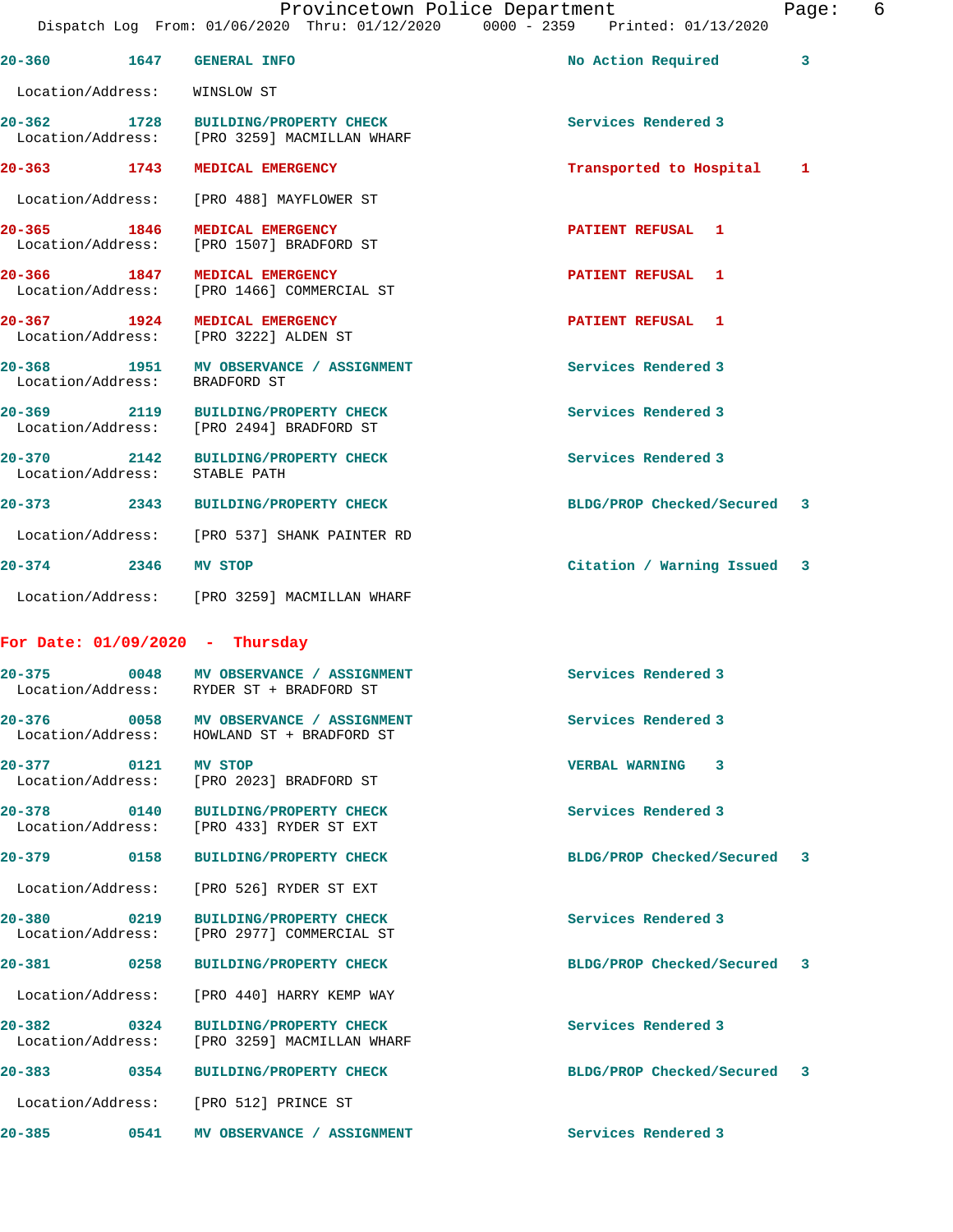|                                                    | Provincetown Police Department<br>Dispatch Log From: 01/06/2020 Thru: 01/12/2020 0000 - 2359 Printed: 01/13/2020 |                             | Page: | $\overline{7}$ |
|----------------------------------------------------|------------------------------------------------------------------------------------------------------------------|-----------------------------|-------|----------------|
| Location/Address:                                  | SHANK PAINTER RD + JEROME SMITH RD                                                                               |                             |       |                |
|                                                    | 20-386 0602 BUILDING/PROPERTY CHECK<br>Location/Address: [PRO 2540] RACE POINT RD                                | Services Rendered 3         |       |                |
| Location/Address:                                  | 20-387 0608 PARK, WALK & TALK<br>[PRO 3296] SHANK PAINTER RD                                                     | Services Rendered 3         |       |                |
| 20-388 0615 MV STOP                                | Location/Address: [PRO 3296] SHANK PAINTER RD                                                                    | <b>VERBAL WARNING 3</b>     |       |                |
|                                                    | 20-389 0756 BUILDING/PROPERTY CHECK                                                                              | BLDG/PROP Checked/Secured 3 |       |                |
| Location/Address:                                  | [PRO 3317] CEMETERY RD                                                                                           |                             |       |                |
| 20-390 0804<br>Location/Address:                   | <b>MV COMPLAINT</b><br>SHANK PAINTER RD + BRADFORD ST                                                            | Services Rendered 2         |       |                |
|                                                    | 20-391 0811 PARK, WALK & TALK<br>Location/Address: [PRO 488] MAYFLOWER ST                                        | Services Rendered 3         |       |                |
| 20-392 0812 PARK, WALK & TALK<br>Location/Address: | [PRO 569] WINSLOW ST                                                                                             | Services Rendered 3         |       |                |
|                                                    | 20-393 0824 BUILDING/PROPERTY CHECK                                                                              | BLDG/PROP Checked/Secured 3 |       |                |
| Location/Address:                                  | [PRO 3287] ROUTE 6                                                                                               |                             |       |                |
| Location/Address:                                  | 20-395 0855 MV OBSERVANCE / ASSIGNMENT<br>[PRO 3440] ROUTE 6                                                     | Services Rendered 3         |       |                |
| 20-397 0947 PARK, WALK & TALK<br>Location/Address: | [PRO 105] COMMERCIAL ST                                                                                          | Services Rendered 3         |       |                |
| Location:                                          | 20-398 1027 MV OBSERVANCE / ASSIGNMENT<br>[PRO 3431] LOPES SQUARE                                                | Services Rendered 3         |       |                |
| 20-399 1054 PARK, WALK & TALK                      | Location/Address: [PRO 3546] COMMERCIAL ST                                                                       | Services Rendered 3         |       |                |
|                                                    | 20-400 1103 BUILDING/PROPERTY CHECK                                                                              | BLDG/PROP Checked/Secured 3 |       |                |
| Location/Address:                                  | [PRO 1952] COMMERCIAL ST                                                                                         |                             |       |                |
| 20-401                                             | 1115 MV OBSERVANCE / ASSIGNMENT<br>Location/Address: SHANK PAINTER RD + BRADFORD ST                              | Services Rendered 3         |       |                |
| 20-403 1119 ALARM ERROR                            | Location/Address: [PRO 442] HARRY KEMP WAY                                                                       | Services Rendered 1         |       |                |
| 20-404 1122 TRAFFIC CONTROL<br>Location/Address:   | MONTELLO ST + BRADFORD ST                                                                                        | Services Rendered 3         |       |                |
| Location/Address:                                  | 20-405 1125 LARCENY / FORGERY / FRAUD<br>[PRO 1564] CONWELL ST                                                   | Services Rendered 2         |       |                |
| 20-406 1235<br>Location/Address:                   | <b>FOLLOW UP</b><br>CEMETERY RD + CONWELL ST                                                                     | FOLLOW UP <sub>2</sub>      |       |                |
|                                                    | 20-407 1255 MV OBSERVANCE / ASSIGNMENT<br>Location/Address: HOWLAND ST + HARRY KEMP WAY                          | Services Rendered 3         |       |                |
| 20-408 1259 PARK, WALK & TALK<br>Location/Address: | [PRO 2474] BRADFORD ST                                                                                           | Services Rendered 3         |       |                |
| 20-409 1313 PARK, WALK & TALK                      | Location/Address: [PRO 3296] SHANK PAINTER RD                                                                    | Services Rendered 3         |       |                |
| 20-410<br>$1316$ $\lambda$ LARM - FIRE             |                                                                                                                  | Services Rendered 1         |       |                |

Location/Address: [PRO 2702] COMMERCIAL ST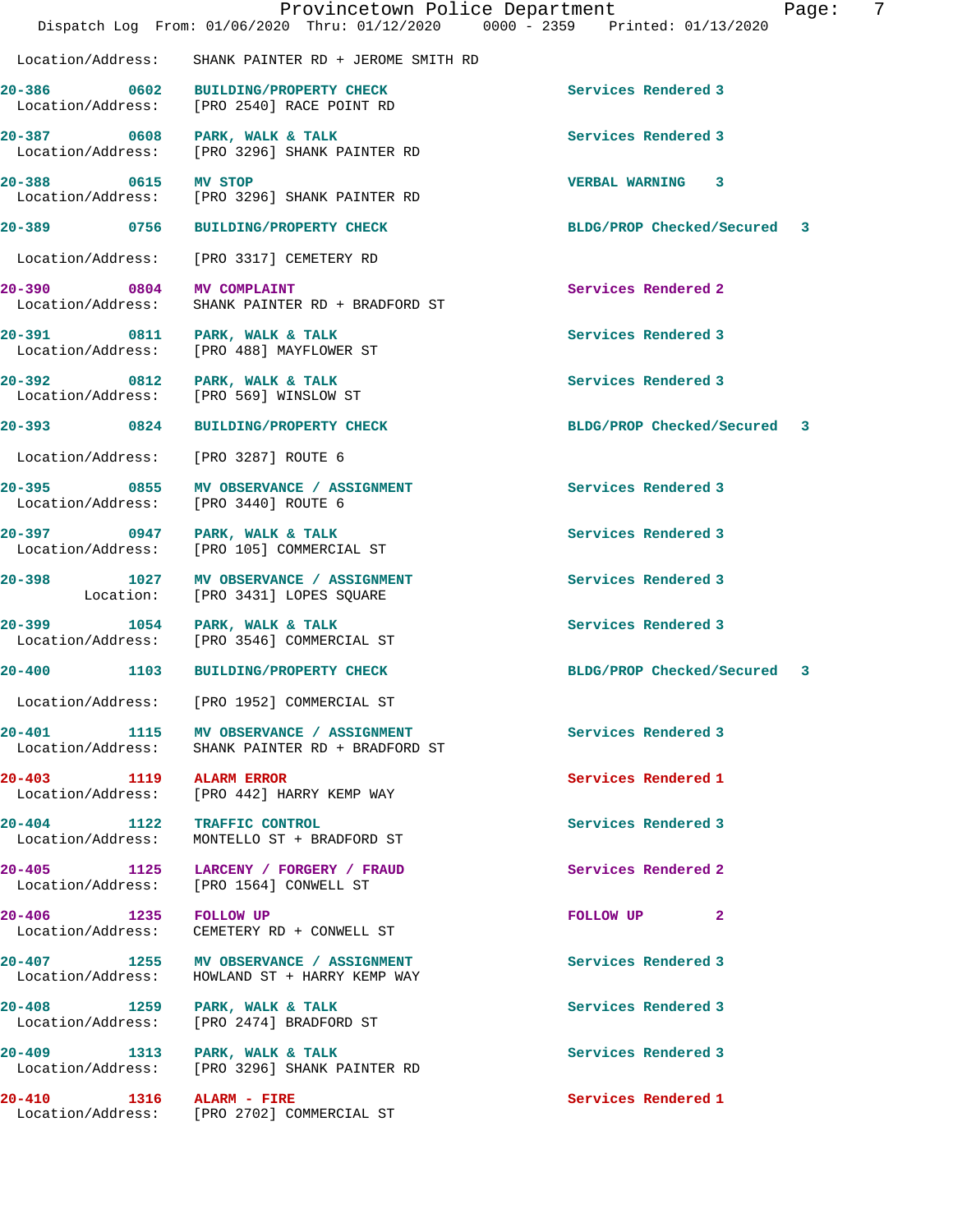|                                 |                  | Provincetown Police Department<br>Dispatch Log From: 01/06/2020 Thru: 01/12/2020 0000 - 2359 Printed: 01/13/2020        |                             | Page:          | 8 |
|---------------------------------|------------------|-------------------------------------------------------------------------------------------------------------------------|-----------------------------|----------------|---|
|                                 |                  | 20-411 1322 ASSIST DEPARTMENT / MUTUAL AID<br>Location/Address: [PRO 3259] MACMILLAN WHARF                              | Could Not Locate 3          |                |   |
| 20-412 1326 LOST KEYS           |                  | Location/Address: [PRO 542] SHANK PAINTER RD                                                                            | Services Rendered 3         |                |   |
|                                 |                  | 20-413 1409 PARK, WALK & TALK<br>Location/Address: [PRO 323] COMMERCIAL ST                                              | Services Rendered 3         |                |   |
|                                 |                  | 20-415 1528 PARK, WALK & TALK<br>Location/Address: [PRO 105] COMMERCIAL ST                                              | Services Rendered 3         |                |   |
|                                 |                  | 20-416 1543 PARK, WALK & TALK<br>Location/Address: [PRO 2500] COMMERCIAL ST                                             | Services Rendered 3         |                |   |
|                                 |                  | 20-417 1643 MV OBSERVANCE / ASSIGNMENT<br>Location/Address: ROUTE 6 + PROVINCELANDS RD                                  | Services Rendered 3         |                |   |
|                                 |                  | 20-418 1724 BUILDING/PROPERTY CHECK<br>Location/Address: [PRO 2520] PRINCE ST                                           | Services Rendered 3         |                |   |
|                                 |                  | 20-419 1828 PARKING COMPLAINT                                                                                           | Citation / Warning Issued 3 |                |   |
|                                 |                  | Location/Address: [PRO 1048] PEARL ST                                                                                   |                             |                |   |
|                                 |                  | 20-420 1857 COMPLAINT - GENERAL<br>Location/Address: [PRO 357] COMMERCIAL ST                                            | Services Rendered 3         |                |   |
| 20-421 2011                     |                  | <b>BUILDING/PROPERTY CHECK</b>                                                                                          | BLDG/PROP Checked/Secured 3 |                |   |
| Location/Address:               |                  | [PRO 539] SHANK PAINTER RD                                                                                              |                             |                |   |
| 20-422 2035                     |                  | BUILDING/PROPERTY CHECK<br>Location/Address: [PRO 106] COMMERCIAL ST                                                    | Services Rendered 3         |                |   |
|                                 |                  | 20-423 2156 DISTURBANCE - FIGHT / ARGUMENT<br>Location/Address: [PRO 3670] SHANK PAINTER RD<br>Refer To Arrest: 20-3-AR | Arrest(s) Made 1            | $\overline{a}$ |   |
|                                 | Refer To Arrest: | 20-424 2203 MEDICAL EMERGENCY<br>Location/Address: [PRO 3670] SHANK PAINTER RD<br>$20 - 3 - AR$                         | <b>PATIENT REFUSAL 1</b>    |                |   |
| $20 - 425$<br>Location/Address: | 2256             | MEDICAL EMERGENCY<br>[PRO 542] SHANK PAINTER RD                                                                         | Services Rendered 1         |                |   |
| 20-426                          | 2323             | ALARM - GENERAL                                                                                                         | BLDG/PROP Checked/Secured   | 1              |   |
| Location/Address:               |                  | [PRO 994] MILLER HILL RD                                                                                                |                             |                |   |
| 20-427<br>Location/Address:     | 2324             | MEDICAL EMERGENCY<br>[PRO 542] SHANK PAINTER RD                                                                         | Services Rendered 1         |                |   |
|                                 |                  |                                                                                                                         |                             |                |   |

## **For Date: 01/10/2020 - Friday**

| $20 - 428$                      | 0008 | <b>BUILDING/PROPERTY CHECK</b>                  | BLDG/PROP Checked/Secured                             | 3 |
|---------------------------------|------|-------------------------------------------------|-------------------------------------------------------|---|
| Location/Address:               |      | [PRO 3259] MACMILLAN WHARF                      |                                                       |   |
| $20 - 429$<br>Location/Address: | 0108 | MV STOP<br>BRADFORD ST + HOWLAND ST             | 3<br><b>VERBAL WARNING</b>                            |   |
| $20 - 430$<br>Location/Address: | 0110 | MEDICAL EMERGENCY<br>[PRO 542] SHANK PAINTER RD | Services Rendered 1                                   |   |
| $20 - 431$                      | 0157 | <b>BUILDING/PROPERTY CHECK</b>                  | BLDG/PROP Checked/Secured<br>$\overline{\phantom{a}}$ |   |
| Location/Address:               |      | FPRO 4131 CONWELL ST                            |                                                       |   |
| $20 - 432$                      | 0211 | <b>OBSERVANCE</b><br><b>ASSIGNMENT</b><br>МV    | Services Rendered 3                                   |   |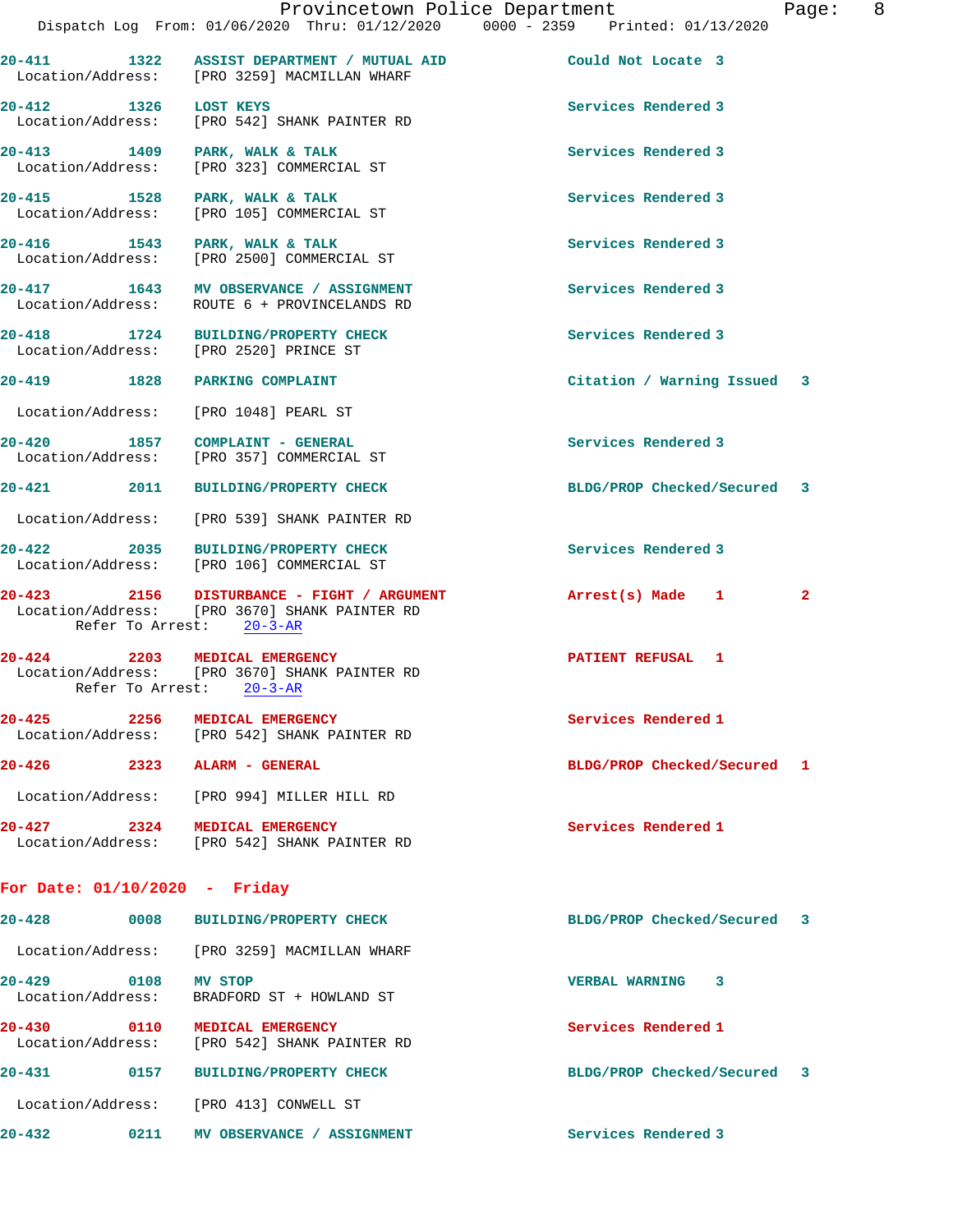|                                          | Provincetown Police Department<br>Dispatch Log From: 01/06/2020 Thru: 01/12/2020 0000 - 2359 Printed: 01/13/2020 |                             | Page: | 9 |
|------------------------------------------|------------------------------------------------------------------------------------------------------------------|-----------------------------|-------|---|
|                                          | Location/Address: [PRO 3672] ROUTE 6                                                                             |                             |       |   |
|                                          | 20-433 0316 MEDICAL EMERGENCY<br>Location/Address: [PRO 542] SHANK PAINTER RD                                    | Services Rendered 1         |       |   |
|                                          | 20-434 0337 BUILDING/PROPERTY CHECK<br>Location/Address: [PRO 433] RYDER ST EXT                                  | Services Rendered 3         |       |   |
|                                          | 20-435 0349 BUILDING/PROPERTY CHECK                                                                              | BLDG/PROP Checked/Secured 3 |       |   |
| Location/Address:                        | [PRO 1989] COMMERCIAL ST                                                                                         |                             |       |   |
| 20-436                                   | 20-436 0425 BUILDING/PROPERTY CHECK<br>Location/Address: [PRO 2977] COMMERCIAL ST                                | Services Rendered 3         |       |   |
| 20-437 0448                              | <b>BUILDING/PROPERTY CHECK</b>                                                                                   | BLDG/PROP Checked/Secured 3 |       |   |
| Location/Address:                        | [PRO 3287] ROUTE 6                                                                                               |                             |       |   |
| 20-438                                   | 0507 BUILDING/PROPERTY CHECK<br>Location/Address: [PRO 2490] PROVINCELANDS RD                                    | Services Rendered 3         |       |   |
|                                          | 20-440 0520 BUILDING/PROPERTY CHECK<br>Location/Address: [PRO 2499] RACE POINT RD                                | Services Rendered 3         |       |   |
| 20-439<br>Location/Address:              | 0524 MV OBSERVANCE / ASSIGNMENT<br>ROUTE 6                                                                       | Services Rendered 3         |       |   |
|                                          | 20-441 0536 BUILDING/PROPERTY CHECK<br>Location/Address: [PRO 2977] COMMERCIAL ST                                | Services Rendered 3         |       |   |
|                                          | 20-442 0757 ESCORT / TRANSPORT                                                                                   | Transferred Custody         | 3     |   |
|                                          | Location/Address: [PRO 542] SHANK PAINTER RD<br>Refer To Arrest: 20-3-AR                                         |                             |       |   |
| 20-443                                   | 0809 PARK, WALK & TALK<br>Location/Address: [PRO 569] WINSLOW ST                                                 | Services Rendered 3         |       |   |
|                                          | 20-444 0829 PARK, WALK & TALK<br>Location/Address: [PRO 488] MAYFLOWER ST                                        | Services Rendered 3         |       |   |
| $20 - 445$<br>0849                       | <b>BUILDING/PROPERTY CHECK</b><br>Location/Address: [PRO 1646] WINSLOW ST                                        | Services Rendered 3         |       |   |
|                                          | 20-446 0852 MEDICAL EMERGENCY                                                                                    | Transported to Hospital     | 1     |   |
|                                          | Location/Address: [PRO 1543] COMMERCIAL ST                                                                       |                             |       |   |
| 20-447<br>0905                           | <b>MV STOP</b>                                                                                                   | Citation / Warning Issued 3 |       |   |
|                                          | Location/Address: [PRO 2519] ROUTE 6                                                                             |                             |       |   |
|                                          | 20-448 0920 MV OBSERVANCE / ASSIGNMENT<br>Location/Address: [PRO 539] SHANK PAINTER RD                           | Services Rendered 3         |       |   |
| 20-449<br>0925<br>Location/Address:      | <b>LOST WALLET</b><br>[PRO 542] SHANK PAINTER RD                                                                 | Services Rendered 3         |       |   |
| 20-450 0937 HAZARDS<br>Location/Address: | PROVINCE RD + SHANK PAINTER RD                                                                                   | Services Rendered 2         |       |   |
| Location/Address:                        | 20-451 1142 MV OBSERVANCE / ASSIGNMENT<br>ROUTE 6 + SNAIL RD                                                     | Services Rendered 3         |       |   |
| $20 - 452$                               | 1211 MV STOP                                                                                                     | Citation / Warning Issued 3 |       |   |
|                                          | Location/Address: [PRO 2521] ROUTE 6                                                                             |                             |       |   |
| 20-454 1414                              | MV OBSERVANCE / ASSIGNMENT<br>Location/Address: COMMERCIAL ST + SNAIL RD                                         | Services Rendered 3         |       |   |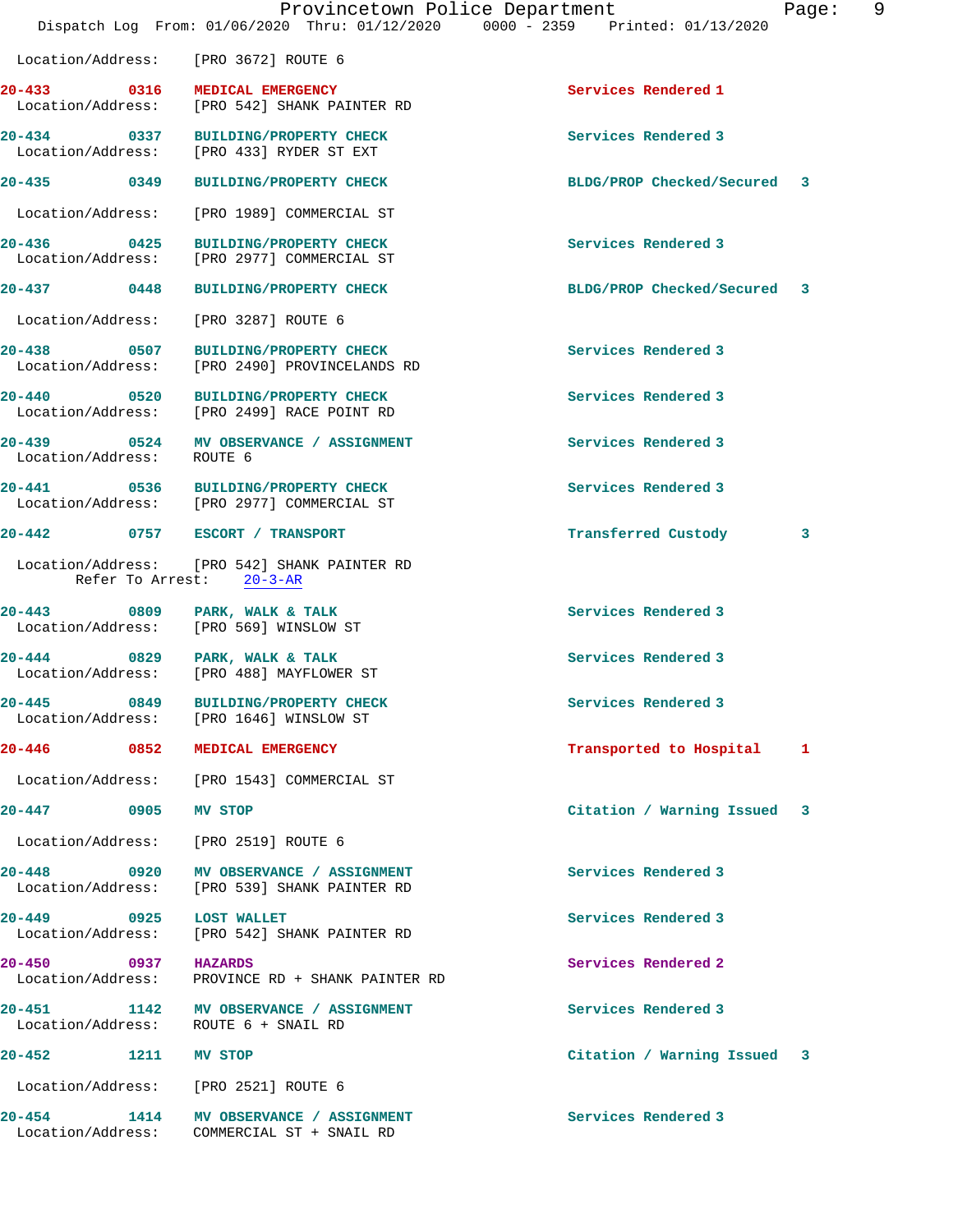**20-455 1422 911 - GENERAL Services Rendered 1**  Location/Address: [PRO 37] BRADFORD ST **20-456 1451 ANIMAL CALL No Action Required 2** Location/Address: [PRO 2645] SHANK PAINTER RD **20-458 1622 BUILDING/PROPERTY CHECK BLDG/PROP Checked/Secured 3** Location/Address: [PRO 2206] PILGRIMS LANDING **20-460 2015 MV OBSERVANCE / ASSIGNMENT Services Rendered 3**  Location/Address: BRADFORD ST + RYDER ST **20-461 2020 MV STOP VERBAL WARNING 3**  Location/Address: [PRO 537] SHANK PAINTER RD **20-462 2101 BUILDING/PROPERTY CHECK BLDG/PROP Checked/Secured 3** Location/Address: [PRO 537] SHANK PAINTER RD **20-463 2115 BUILDING/PROPERTY CHECK Services Rendered 3**  Location/Address: [PRO 2977] COMMERCIAL ST 20-464 2125 MV OBSERVANCE / ASSIGNMENT **Services Rendered 3** <br>
Location/Address: JEROME SMITH RD + SHANK PAINTER RD JEROME SMITH RD + SHANK PAINTER RD **20-465 2332 BUILDING/PROPERTY CHECK Services Rendered 3**  Location/Address: [PRO 2490] PROVINCELANDS RD **20-466 2336 MV STOP VERBAL WARNING 3**  Location/Address: BRADFORD ST + SHANK PAINTER RD **For Date: 01/11/2020 - Saturday 20-467 0001 MV OBSERVANCE / ASSIGNMENT Services Rendered 3**  Location/Address: [PRO 3672] ROUTE 6 20-468 **0008** MV OBSERVANCE / ASSIGNMENT Services Rendered 3 Location/Address: [PRO 2513] ROUTE 6 **20-469 0015 PARK, WALK & TALK Services Rendered 3**  Location/Address: [PRO 3870] COMMERCIAL ST **20-470 0019 BAR CHECK Services Rendered 3**  Location/Address: [PRO 3443] COMMERCIAL ST **20-471 0025 BUILDING/PROPERTY CHECK Services Rendered 3**  Location/Address: [PRO 444] HIGH POLE HILL **20-472 0029 PARK, WALK & TALK Services Rendered 3**  [PRO 105] COMMERCIAL ST **20-473 0036 BAR CHECK Services Rendered 3**  Location/Address: **20-474 0102 MV OBSERVANCE / ASSIGNMENT Services Rendered 3**  Location/Address: [PRO 4136] BRADFORD ST **20-475 0108 BUILDING/PROPERTY CHECK Services Rendered 3**  Location/Address: [PRO 75] CAPTAIN BERTIES WAY **20-476 0117 MV OBSERVANCE / ASSIGNMENT Services Rendered 3**  Location/Address: BRADFORD ST + HOWLAND ST

Location/Address: [PRO 1645] HARRY KEMP WAY

**20-477 0201 BUILDING/PROPERTY CHECK BLDG/PROP Checked/Secured 3**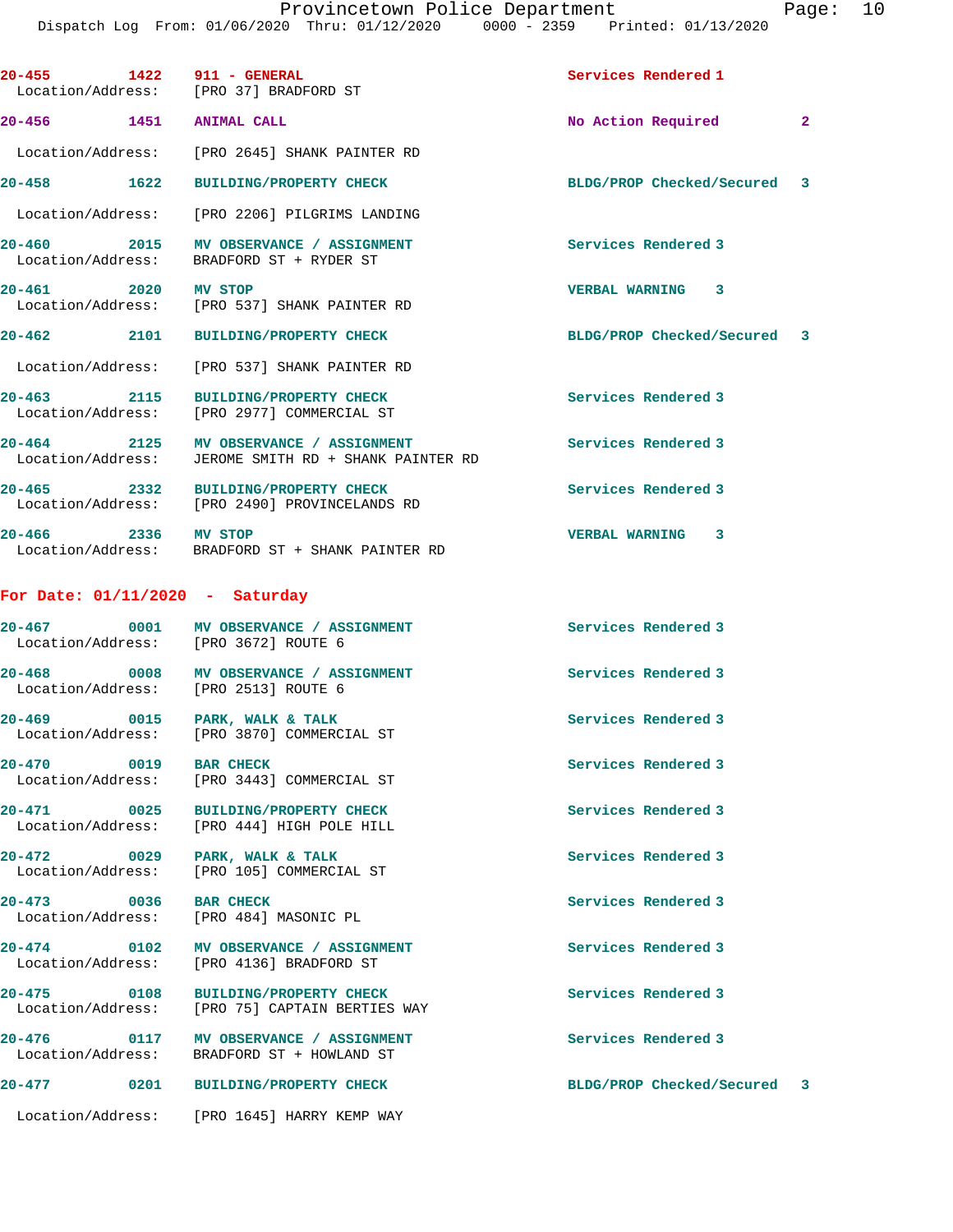|                                                             | Provincetown Police Department<br>Dispatch Log From: 01/06/2020 Thru: 01/12/2020 0000 - 2359 Printed: 01/13/2020 | Page: 11                       |  |
|-------------------------------------------------------------|------------------------------------------------------------------------------------------------------------------|--------------------------------|--|
| 20-478 0203 MV STOP                                         | Refer To Arrest: 20-4-AR                                                                                         | $Arrest(s)$ Made $\frac{3}{5}$ |  |
| 20-479 0212 MV STOP                                         | Location/Address: [PRO 606] CONWELL ST                                                                           | VERBAL WARNING 3               |  |
| 20-480 0327 FOLLOW UP                                       | Location/Address: [PRO 437] FREEMAN ST<br>Refer To Arrest: 20-4-AR                                               | Services Rendered 2            |  |
|                                                             | 20-481 0409 BUILDING/PROPERTY CHECK                                                                              | BLDG/PROP Checked/Secured 3    |  |
|                                                             | Location/Address: [PRO 1886] BRADFORD ST                                                                         |                                |  |
|                                                             | 20-482 0523 MV OBSERVANCE / ASSIGNMENT<br>Location/Address: ROUTE 6 + SNAIL RD                                   | Services Rendered 3            |  |
|                                                             | 20-483 0539 MV OBSERVANCE / ASSIGNMENT<br>Location/Address: JEROME SMITH RD + SHANK PAINTER RD                   | Services Rendered 3            |  |
|                                                             | 20-484 0658 COMPLAINT - GENERAL<br>Location/Address: [PRO 2547] COMMERCIAL ST                                    | Services Rendered 3            |  |
| 20-485 0809 PARK, WALK & TALK<br>Location/Address:          | [PRO 3296] SHANK PAINTER RD                                                                                      | Services Rendered 3            |  |
| 20-486 0838 PARK, WALK & TALK                               | Location/Address: [PRO 285] COMMERCIAL ST                                                                        | Services Rendered 3            |  |
| 20-488 0922 PARK, WALK & TALK<br>Location/Address:          | [PRO 399] COMMERCIAL ST                                                                                          | Services Rendered 3            |  |
|                                                             | 20-487 0924 MV OBSERVANCE / ASSIGNMENT<br>Location/Address: SHANK PAINTER RD + BRADFORD ST                       | Services Rendered 3            |  |
| 20-490 0944 PARK, WALK & TALK                               | Location/Address: [PRO 3121] COMMERCIAL ST                                                                       | Services Rendered 3            |  |
| 20-491 1017 NOISE COMPLAINT                                 | Location/Address: [PRO 2639] COURT ST                                                                            | Services Rendered 3            |  |
|                                                             | 20-492 1027 LOST CREDIT CARD<br>Location/Address: [PRO 542] SHANK PAINTER RD                                     | Services Rendered 3            |  |
|                                                             | Location/Address: [PRO 512] PRINCE ST                                                                            | False Alarm 1                  |  |
| 20-494 1122<br>Location/Address:                            | <b>ANIMAL CALL</b><br>[PRO 4123] NELSON AVE                                                                      | Services Rendered 2            |  |
| Location/Address: [PRO 3440] ROUTE 6                        | 20-496 1200 MV OBSERVANCE / ASSIGNMENT                                                                           | Services Rendered 3            |  |
| 20-497 1453 ALARM - FIRE<br>Location/Address:               | [PRO 505] PEARL ST                                                                                               | Services Rendered 1            |  |
| 20-499 1539 PARK, WALK & TALK                               | Location/Address: [PRO 204] COMMERCIAL ST                                                                        | Services Rendered 3            |  |
| Location/Address:                                           | 20-498 1541 BUILDING/PROPERTY CHECK<br>[PRO 3259] MACMILLAN WHARF                                                | Services Rendered 3            |  |
| 20-500                                                      | 1549 BUILDING/PROPERTY CHECK<br>Location/Address: [PRO 2483] COMMERCIAL ST                                       | Services Rendered 3            |  |
|                                                             | 20-501 1556 MV OBSERVANCE / ASSIGNMENT<br>Location/Address: [PRO 539] SHANK PAINTER RD                           | <b>VERBAL WARNING 3</b>        |  |
| 20-502 1617 MV STOP<br>Location/Address: [PRO 2519] ROUTE 6 |                                                                                                                  | VERBAL WARNING 3               |  |
|                                                             |                                                                                                                  |                                |  |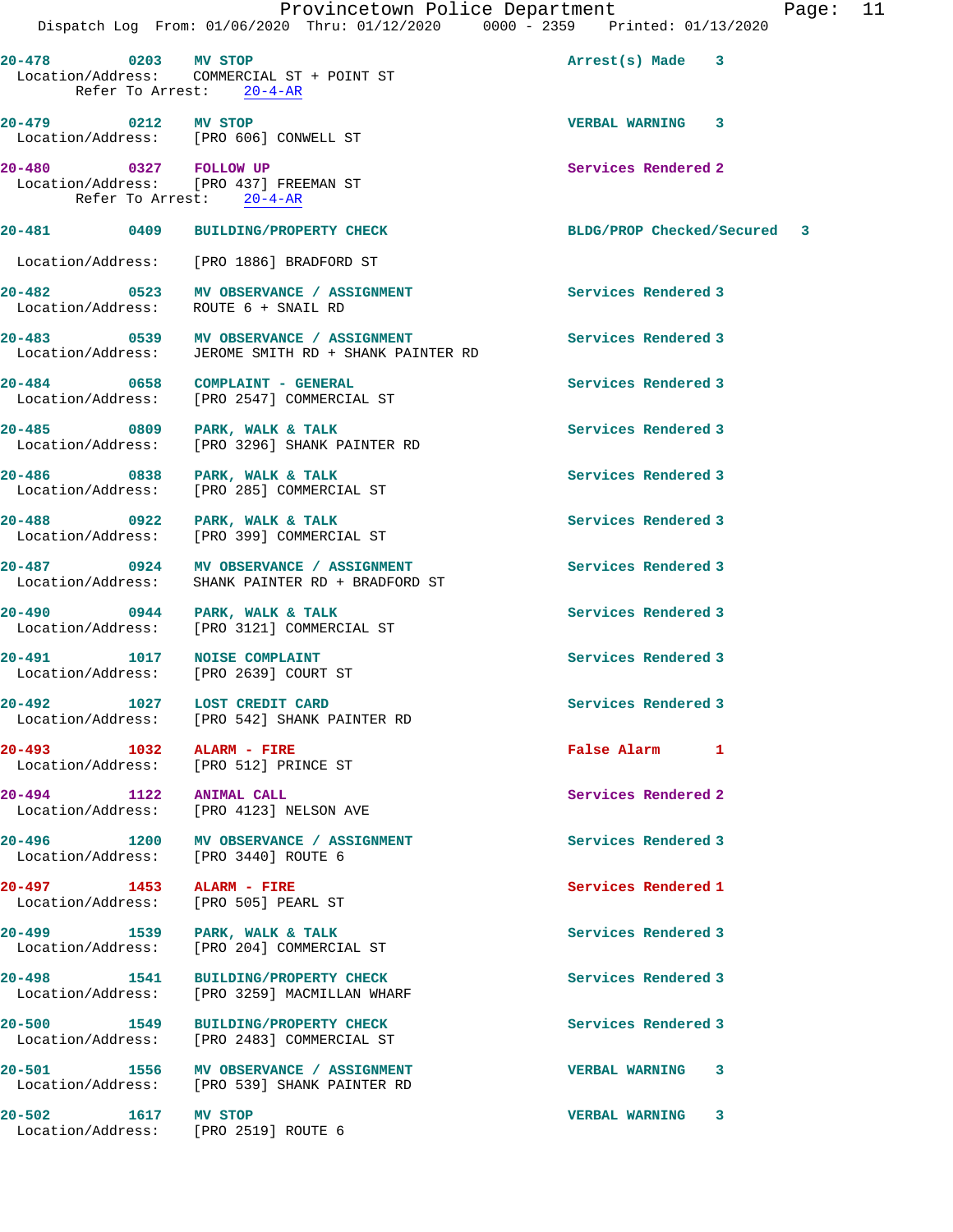**20-503 1632 MEDICAL EMERGENCY Services Rendered 1** 

 Location/Address: [PRO 695] AUNT SUKEYS WAY **20-504 1728 MV OBSERVANCE / ASSIGNMENT Services Rendered 3**  Location/Address: ROUTE 6 + SNAIL RD **20-505 1742 MV STOP VERBAL WARNING 3**  Location/Address: [PRO 539] SHANK PAINTER RD **20-506 1804 MV STOP VERBAL WARNING 3**  Location/Address: [PRO 2521] ROUTE 6 **20-507 1809 MV STOP VERBAL WARNING 3**  Location/Address: [TRU 95] ROUTE 6 **20-509 1830 MV STOP VERBAL WARNING 3**  Location: [PRO 3431] LOPES SQUARE **20-510 1853 PARK, WALK & TALK Services Rendered 3**  Location/Address: [PRO 3296] SHANK PAINTER RD **20-511** 1900 BAR CHECK **Services** Rendered 3 Location/Address: [PRO 4152] BRADFORD ST **20-512 1952 MV STOP VERBAL WARNING 3**  Location/Address: [PRO 2521] ROUTE 6 **20-513 2050 MV STOP VERBAL WARNING 3**  Location/Address: BRADFORD ST + COOK ST **20-514 2345 MV STOP VERBAL WARNING 3**  Location/Address: [PRO 2518] ROUTE 6 **For Date: 01/12/2020 - Sunday 20-515 0002 BUILDING/PROPERTY CHECK BLDG/PROP Checked/Secured 3** Location/Address: [PRO 3259] MACMILLAN WHARF **20-516 0002 BUILDING/PROPERTY CHECK Services Rendered 3**  Location/Address: [PRO 526] RYDER ST EXT **20-517 0019 MV OBSERVANCE / ASSIGNMENT Services Rendered 3**  Location/Address: SNAIL RD + ROUTE 6 **20-518 0033 MV OBSERVANCE / ASSIGNMENT Services Rendered 3**  Location/Address: [PRO 4136] BRADFORD ST **20-519 0039 PARKING COMPLAINT Citation / Warning Issued 3** Location/Address: COMMERCIAL ST **20-520 0044 PARKING COMPLAINT Citation / Warning Issued 3** Location/Address: [PRO 3335] COMMERCIAL ST **20-521 0114 MV OBSERVANCE / ASSIGNMENT Services Rendered 3**  Location/Address: CONWELL ST + ROUTE 6 **20-523 0152 BUILDING/PROPERTY CHECK BLDG/PROP Checked/Secured 3** Location/Address: [PRO 2490] PROVINCELANDS RD **20-522 0153 BUILDING/PROPERTY CHECK BLDG/PROP Checked/Secured 3** Location/Address: [PRO 440] HARRY KEMP WAY **20-524 0219 BUILDING/PROPERTY CHECK Services Rendered 3**  Location/Address: [PRO 537] SHANK PAINTER RD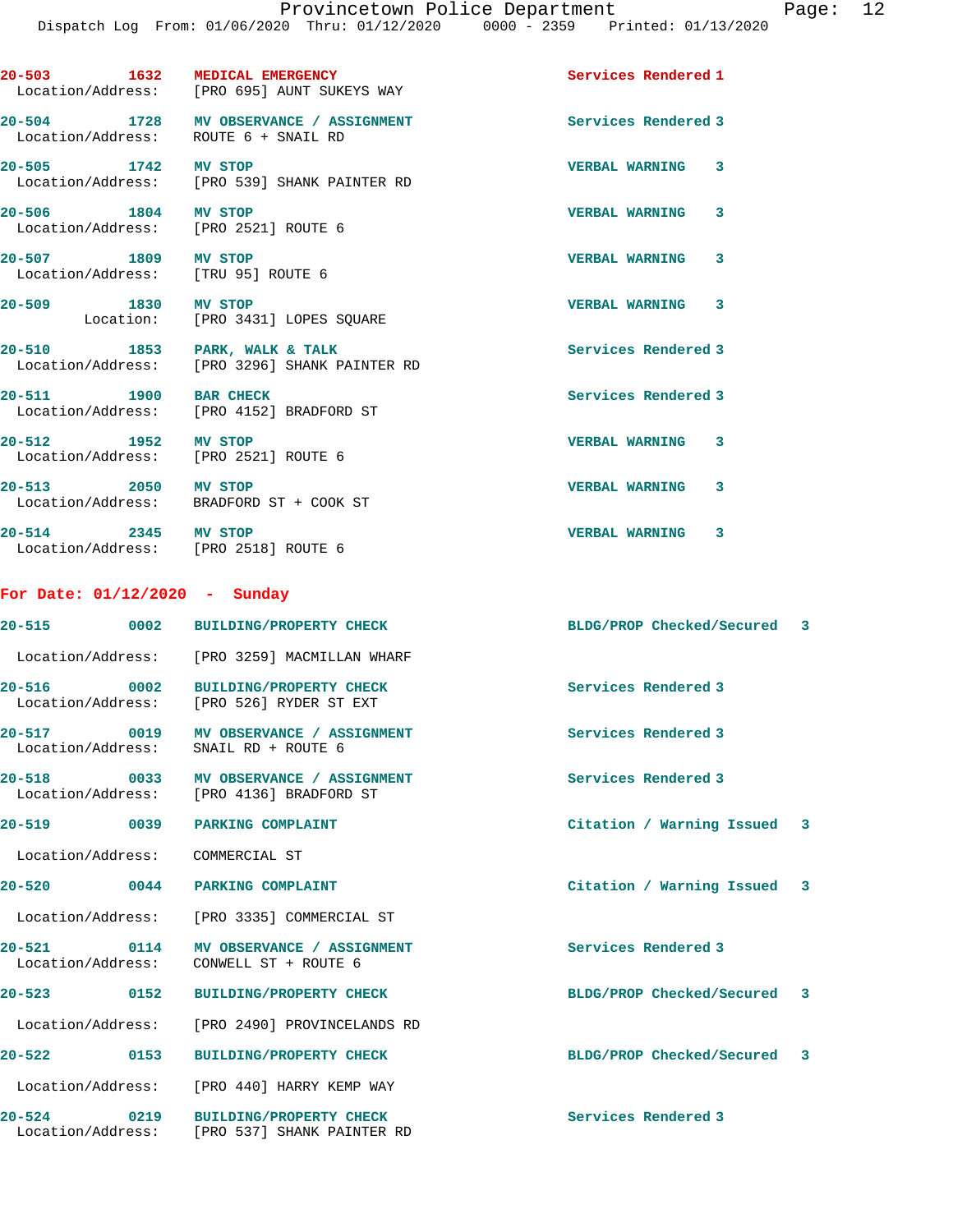Dispatch Log From: 01/06/2020 Thru: 01/12/2020 0000 - 2359 Printed: 01/13/2020

|                               |      | 20-525 0606 BUILDING/PROPERTY CHECK                                                     | BLDG/PROP Checked/Secured 3 |  |
|-------------------------------|------|-----------------------------------------------------------------------------------------|-----------------------------|--|
|                               |      | Location/Address: [PRO 1859] ROUTE 6                                                    |                             |  |
| 20-526 0606                   |      | <b>BUILDING/PROPERTY CHECK</b>                                                          | BLDG/PROP Checked/Secured 3 |  |
|                               |      | Location/Address: [PRO 1859] ROUTE 6                                                    |                             |  |
| Location/Address:             |      | 20-528 0632 FIRE - BRUSH<br>BRADFORD ACRES RD                                           | Extinguished 1              |  |
|                               |      | 20-527 0636 BUILDING/PROPERTY CHECK                                                     | BLDG/PROP Checked/Secured 3 |  |
| Location/Address: PROVINCE RD |      |                                                                                         |                             |  |
| 20-529 0645 MV STOP           |      | Location/Address: [PRO 2513] ROUTE 6                                                    | VERBAL WARNING 3            |  |
|                               |      | 20-530 0736 BUILDING/PROPERTY CHECK<br>Location/Address: [PRO 433] RYDER ST EXT         | Services Rendered 3         |  |
|                               |      | 20-531 0803 BUILDING/PROPERTY CHECK<br>Location/Address: [PRO 2483] COMMERCIAL ST       | Services Rendered 3         |  |
|                               |      | 20-532 0844 MV OBSERVANCE / ASSIGNMENT<br>Location/Address: [PRO 546] ROUTE 6           | Services Rendered 3         |  |
| 20-550                        | 1028 | ALARM - GENERAL<br>Location/Address: [PRO 413] CONWELL ST                               | Services Rendered 1         |  |
|                               |      | 20-533 1030 MV OBSERVANCE / ASSIGNMENT<br>Location/Address: [PRO 1892] SHANK PAINTER RD | Services Rendered 3         |  |
| 20-536                        | 1130 | SERVICE CALL - POLICE<br>Location/Address: [PRO 2198] FRANKLIN ST                       | Could Not Locate 3          |  |
|                               |      | 20-535 1137 BUILDING/PROPERTY CHECK<br>Location/Address: [PRO 3259] MACMILLAN WHARF     | Services Rendered 3         |  |
|                               |      | 20-537 1211 MEDICAL EMERGENCY<br>Location/Address: [PRO 442] HARRY KEMP WAY             | Services Rendered 1         |  |
|                               |      | 20-538 1233 MV OBSERVANCE / ASSIGNMENT<br>Location/Address: [PRO 539] SHANK PAINTER RD  | Services Rendered 3         |  |
|                               |      | 20-539 1243 BUILDING/PROPERTY CHECK<br>Location/Address: CONWELL ST + ROUTE 6           | Services Rendered 3         |  |
|                               |      | 20-540 1316 BUILDING/PROPERTY CHECK<br>Location/Address: [PRO 2206] PILGRIMS LANDING    | Services Rendered 3         |  |
|                               |      | 20-541 1339 MV OBSERVANCE / ASSIGNMENT<br>Location/Address: [PRO 530] SHANK PAINTER RD  | Services Rendered 3         |  |
|                               |      | 20-542 1428 MEDICAL EMERGENCY<br>Location/Address: [PRO 1892] SHANK PAINTER RD          | PATIENT REFUSAL 1           |  |
| 20-543                        |      | 1546 B & E / BURGLARY<br>Location/Address: [PRO 1014] NELSON AVE                        | SPOKEN TO<br>$\mathbf{2}$   |  |
| 20-544 1629                   |      | MEDICAL EMERGENCY                                                                       | Transported to Hospital 1   |  |
|                               |      | Location/Address: [PRO 399] COMMERCIAL ST                                               |                             |  |
| $20 - 545$                    |      | 1636 MV STOP<br>Location/Address: [PRO 512] PRINCE ST                                   | VERBAL WARNING 3            |  |
|                               |      | 20-546 1728 MV OBSERVANCE / ASSIGNMENT<br>Location/Address: [PRO 521] ROUTE 6           | Services Rendered 3         |  |
|                               |      |                                                                                         |                             |  |